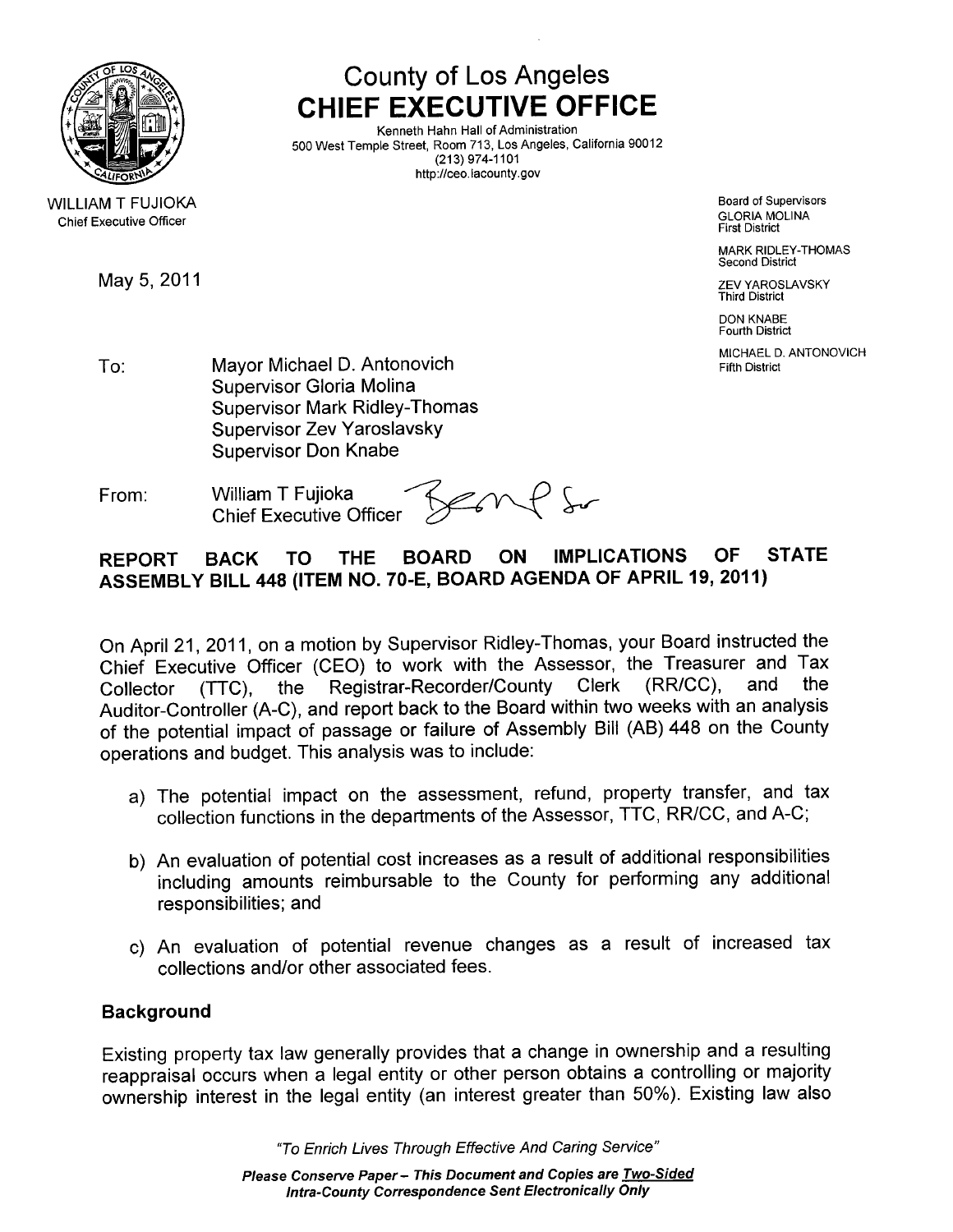Each Supervisor May 5,2011 Page 2

specifies other circumstances in which certain transfers of ownership interests in legal entities result in a change in ownership of the real property owned by those legal entities.

AB 448 would additionally specify that when 100% of the ownership interests in a legal entity, as defined, are sold or transferred in a single transaction<sup>1</sup>, as specified, the real property owned by that legal entity has changed ownership, whether or not any one legal entity or person that is a party to the transaction acquires more than 50% of the ownership interests.

The bill also increases the penalty for not filing the change of ownership notification from 10% to 20%.

#### Potential Impacts: Assessor

Presently, the Assessor works in close concert with the State Board of Equalization (BOE) to identify unrecorded corporate changes in ownership via their Legal Entity Ownership Program (LEOP). In this comprehensive statewide program, the BOE gathers information about changes in corporate control and distributes this information to assessors, who then reappraise the affected properties when appropriate. This program has been very successful, with hundreds of millions of dollars added to the Los Angeles County assessment roll. The implementation of AB 448, as presently written, will leave this process intact, but is intended to add to the number of transfers for the Assessor to reassess, thus adding value to the roll. As AB 448 adds an additional circumstance where a legal entity needs to register a change of ownership with the BOE, the BOE may have an increase in their workload.

The duties and responsibilities of the Assessor would remain the same with the possibility of more workload as a result of additional changes in ownership identified by LEOP. We are aware of very few instances where this proposed set of procedures might have resulted in reappraisal. Currently, there is no requirement to monitor these types of events. Therefore, it would be highly speculative and arbitrary to make an estimate of any increased volume. The Assessor is accustomed to changes in their workflow due to fluctuations in the real estate market; whatever increase there might be from this new legislation would not be a hardship.

<sup>&</sup>lt;sup>1</sup> "Single transaction" means a transaction in which 100 percent of the ownership interests are sold or transferred in either one calendar year or within a three-year period begining on the date of the original transaction when any percentage of ownership interests are sold or transferred.